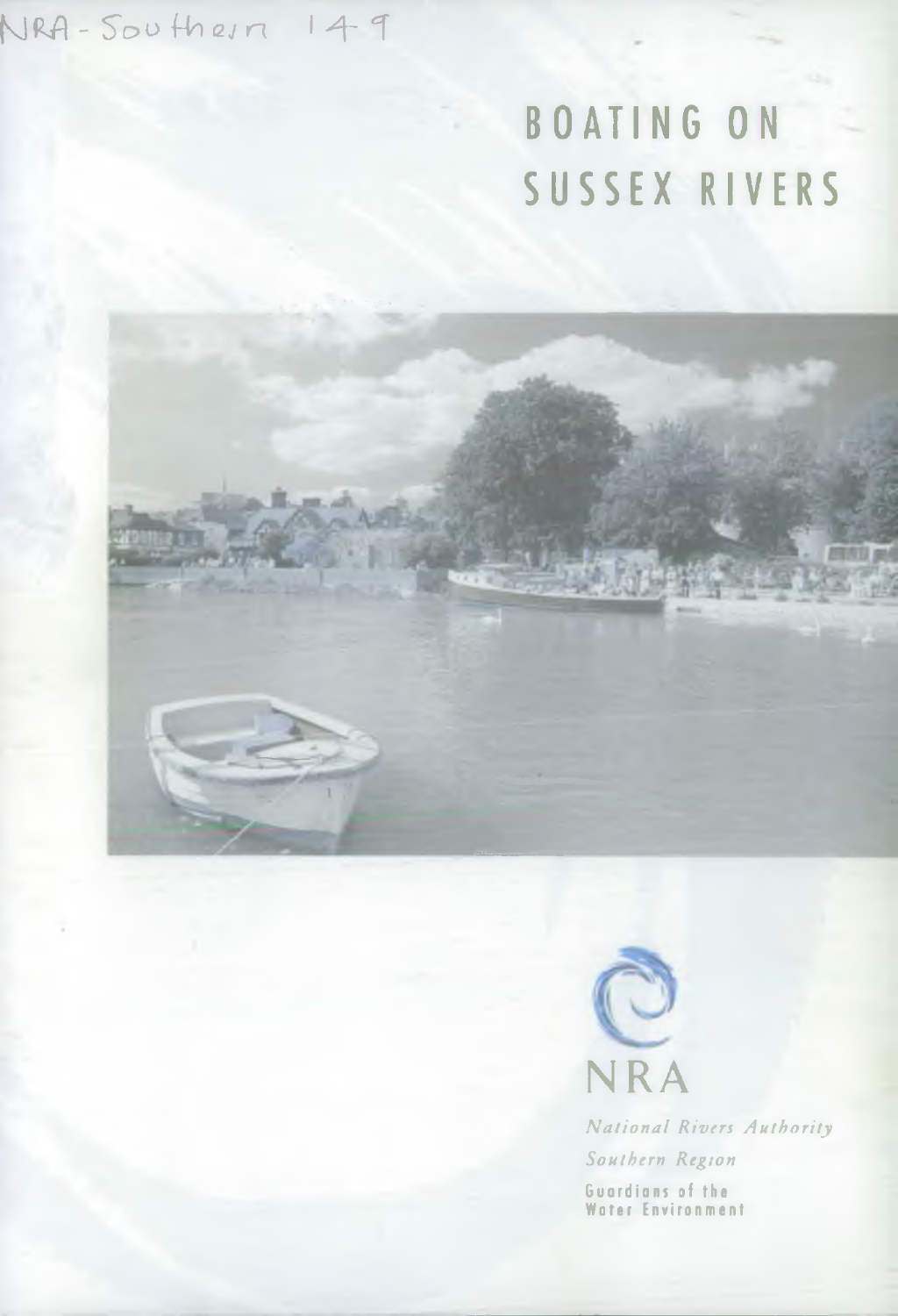

## BOATING ON SUSSEX RIVERS *I n t r o duct i on*

The Sussex Rivers have a unique appeal, with their wide valleys giving spectacular views of Chalk Downs within sight and smell of the sea. There is no better way to enjoy their natural beauty and charm than by boat.

A short voyage inland can reveal some of the most attractive and unspoilt scenery in the Country. The long tidal sections, created over the centuries by flashy Wealden Rivers carving through the soft coastal chalk, give public rights of navigation well into the heartland of Sussex.

From Rye in the Eastern part of the County, small boats can navigate up the River Rother to Bodiam with its magnificent castle just 16 miles from the sea. On the River Arun, in an even shorter distance from Littlehampton Harbour, lies the historic city of Arundel in the heart of the Duke of Norfolk's estate.

But for those with more energetic tastes, Sussex rivers also have plenty to offer. Increased activity by canoeists, especially by Scouting and other youth organisations has led to the setting up of regular canoe races on the County's rivers in recent years.

## CARING FOR OUR WATERWAYS

The National Rivers Authority welcomes all river users and seeks their support in preserving the tranquillity and charm of the Sussex rivers. This booklet aims to help everyone to enjoy their leisure activities in safety and to foster good relations and a spirit of understanding between river users.

Navigation on Sussex rivers is subject to speed limits enforced by the NRA. These safeguard other river users, wildlife and bankside vegetation as well as protecting river banks and flood defences from erosion. Anyone failing to comply with speed limits is liable to conviction and substantial fines.

Please observe the Navigation rules and hints given in this Guide and obey the Waterways Code (see Useful Leaflets).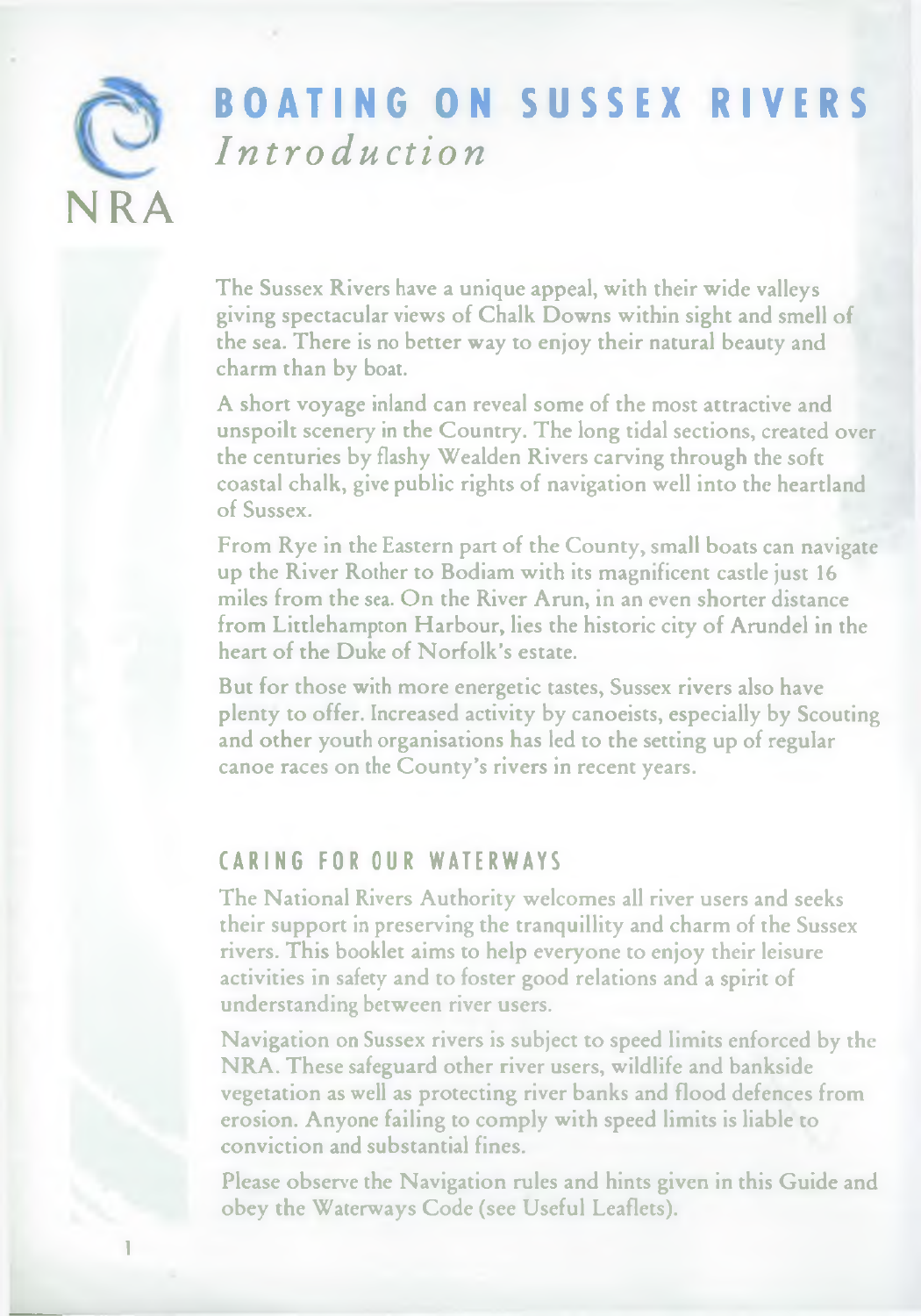## NAVIGATION RIGHTS AND ACCESS

Tidal rivers, as "arms of the sea" are open to public navigation with a general right of navigation extending up-river through the estuary to the tidal limit. However, waterborne activities are subject to the byelaws of local Harbour Authorities at Littlehampton, Shoreham, Newhaven and Rye. NRA byelaws, limiting speed and protecting the free flow of rivers, apply to all stretches of "main" river.

The right of navigation does not include rights of access above the High Water mark, though most rivers have public access points. Launching and landing from other points requires the consent of the landowners.

On non-tidal reaches permission to use watercraft must be obtained from the riparian owners.

## HAZARDS WHEN NAVIGATING

The Sussex rivers are fast flowing and very responsive to heavy rainfall. There are times when flood conditions make it inadvisable, if not impossible to navigate the rivers. These conditions are more likely to occur in the winter, but there are occasions when adverse conditions occur during the boating season.

Heavy flooding brings timbers and debris downstream and causes shoals to develop in the rivers, particularly downstream of bridges and bends. River users should therefore proceed with caution, particularly in the early part of the season and at any time after flooding has occurred.

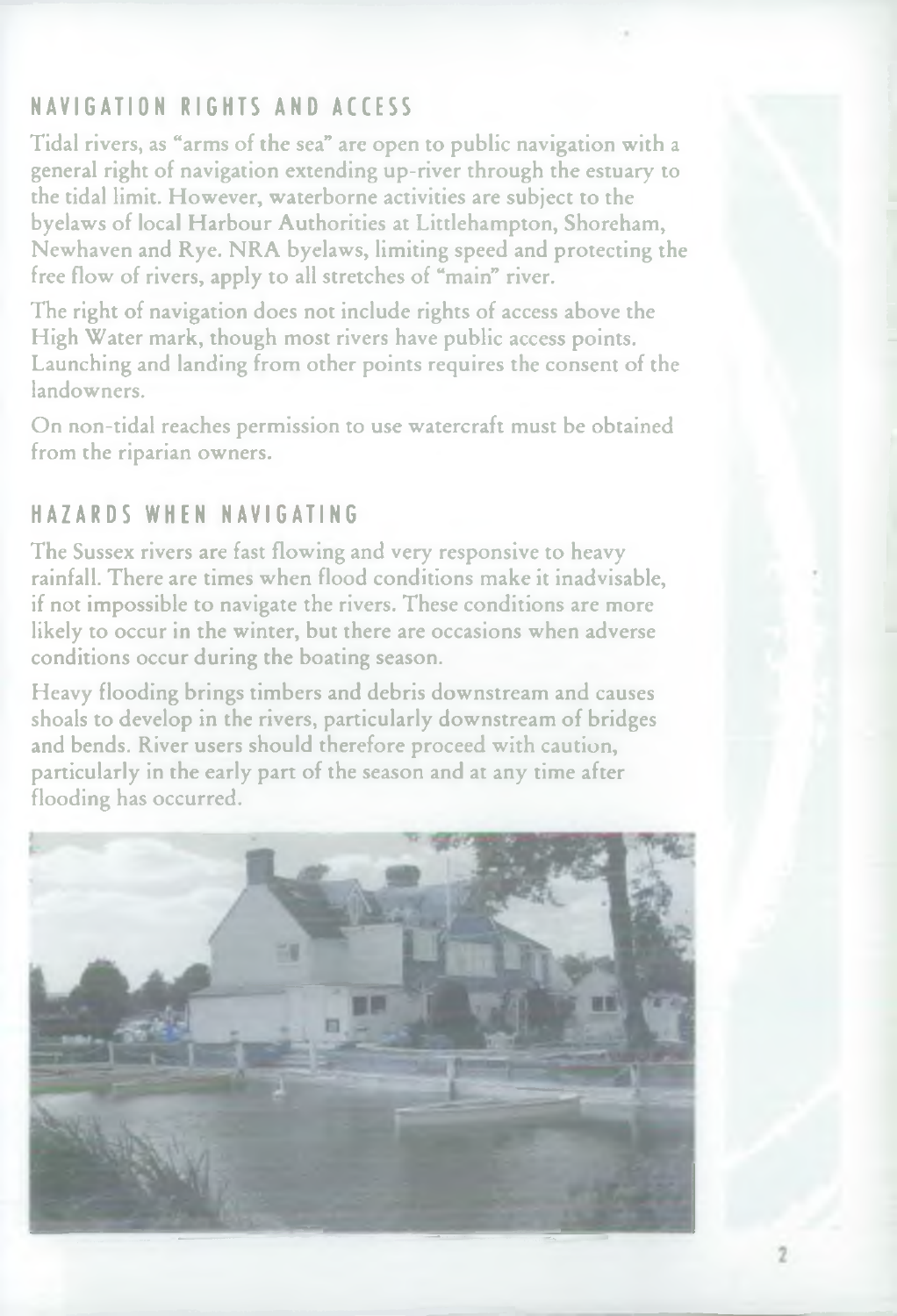

#### **RIVER ARUN**

*Tidal Limit:*

*Speed Limit:*

*Tidal Differences on HW Littlehampton:* TQ073214 Pallingham

6.5 knots (Littlehampton to Arundel Bridge) 5.5 knots (Arundel Bridge to Pallingham Lock).

Ford add 25 minutes Arundel add 50 minutes Houghton Bridge add 1 hour 30 minutes Pulborough add 4 hours

*Harbour Authority:*

Littlehampton Harbour Board (Paul Naish - Acting Harbour Master).

#### N A V I G A T I O N NOTES

Care should be given to the speed of flood and ebb tide flows in the Arun's lower reaches. The River Arun is one of the fastest flowing rivers in the country. Tidal velocities at Ford Railway and Arundel Bridge are particularly high, especially on the flood tide. The freshwater discharge velocities down the river are very much less about 3 knots at Arundel.

Masted and super-structured vessels should check water levels before attempting passage under bridges at Ford, Littlehampton, Arundel By-Pass, Offham and South Stoke though all have clearances over 8ft at HWS. Arundel Town Bridge, Houghton, Pulborough and Swan Bridges all have clearances of 5ft at HWS.

Depths of water vary considerably depending on tides and river conditions. Generally at mean tides there is a depth of about 8ft at Houghton with 2-4ft in the Pulborough Area.

The river upstream of Timberley Railway Bridge is only suitable for small craft and attention should be paid to water levels at Greatham and Pulborough. "Amberley Pies" are a collection of mud islands between Timberley Bridge and Coldwaltham which must be navigated with extreme caution (see River Arun Guide).

The 'Reach' between Railway Bridge and Thorndale is particularly hazardous between low and half tide. There are no public or private facilities for boating on the River Rother.

Swan Bridge in Pulborough is impassable at low water and the river should be navigated on the rising tide from Timberley to Pallingham.

The arched bridge at Houghton should be navigated at half tide.

Navigation is not advisable at Burpham loop due to the presence of mud shoals.

#### MOORINGS

*Littlehampton Marina* (0903) 713553. Moorings, slipway, launch and recovery, mobile hoist and crane. *Ship & Anchor Marina* Yapton (0243) 551262. Slipway, pontoon berths.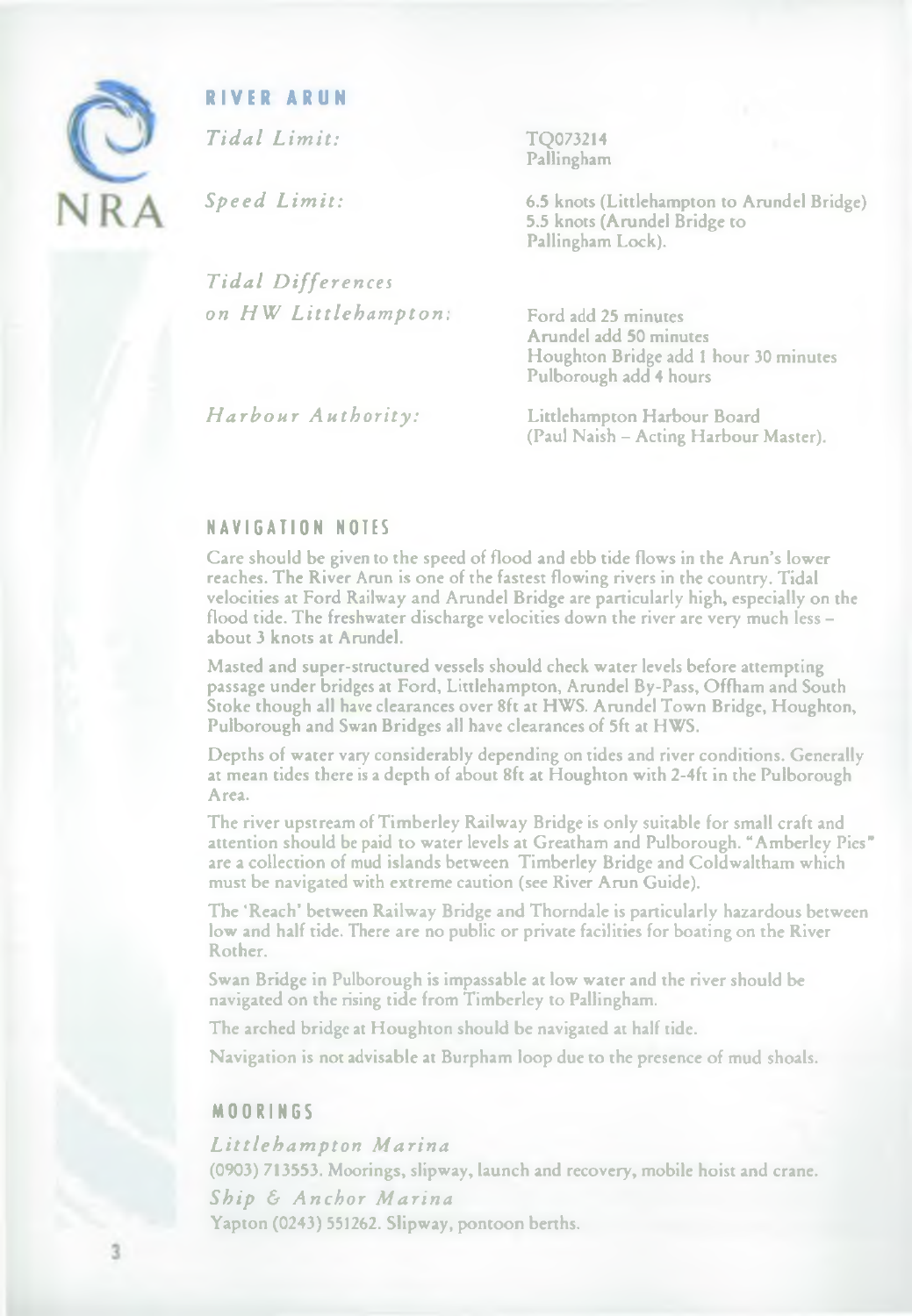*Arun YC* (0903) 714533. Moorings for 100, slipway, pontoon berth (members only). *Littlehampton Sailing & Motor Club* (0903) 715859. Members only for moorings and slipway. *Wm Osborne* (0903) 713996. Three slipways, pontoon berths. *Hilly ards* (0903) 713327. Moorings, slipway, alongside berths.

#### PUBLIC ACCESS POINTS

*Fisherman's Quay, Littlehampton Harbour* Located on the East bank of the estuary. A small fee may be payable to the Harbour Master.

*Littlehampton Marina* Located on the West bank of the estuary. Since the marina is privately owned, there is a fee payable.

*Ship and Anchor, Ford* Slipway fees payable on site.

*Old Swan Bridge, Pulborough*

The slipway here is somewhat complicated. A 40m length of rope is recommended for launching larger craft.

Small boat hire is available in Arundel from Buller's Boatyard.

For further information on tides and conditions, harbour dues, heights of bridges, maps etc, please contact:

Littlehampton Harbour Board (Paul Naish - Acting Harbour Master)

The River Arun Guide (see Useful Leaflets) also gives excellent navigational details.

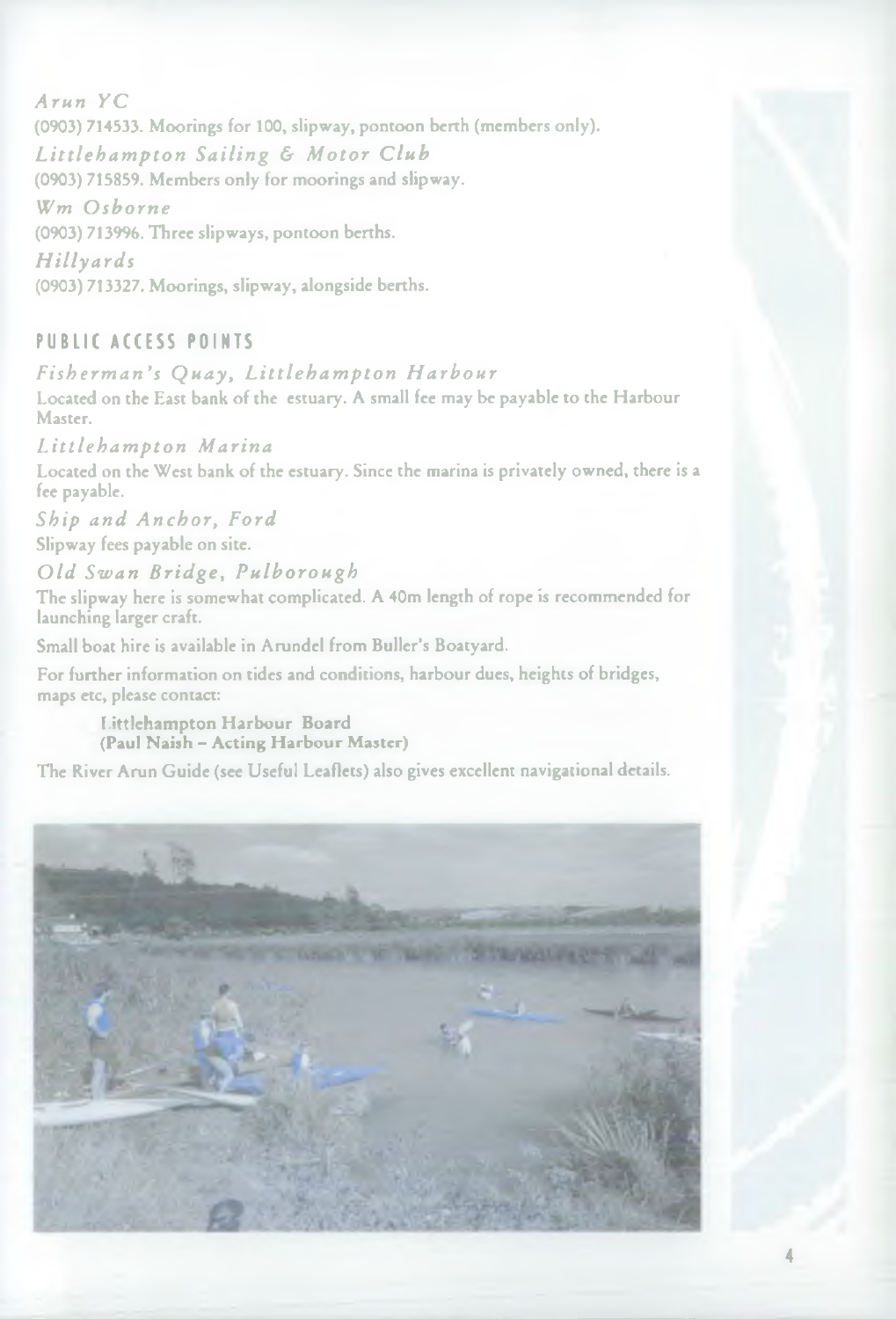

#### **RIVER ADUR**

*Tidal Limit:*

*Speed Limit:*

TQ 190176 Partridge Green (W. Branch)

TQ 210183 Shermanbury (E. Branch)

Seaward of Tollbridge: 10 knots through the water when going with the tide or 10 knots over the ground when going against the tide.

Upstream of Tollbridge, to Shermanbury Place (East Adur) and Bines Green (West Adur): 51/<sub>knots</sub>.

*Tidal Differences on Shoreham:*

*Harbour Authority (to Tollbridge):*

Beeding Bridge - Add 60 minutes

Shoreham Port Authority (Captain John Robertson)

#### N A V I G A T I O N NOTES

The popularity of the Adur for boating is illustrated by the numbers of craft moored in the shelter of Shoreham Harbour. Shoreham Port Authority controls the river moorings and provides berths for visiting vessels within the locked canal section of the Harbour. Commercial activity around the harbour mouth makes the area unsuitable for the inexperienced, though upstream of Norfolk Bridge there is often plenty of activity by smaller craft. Sussex Yacht Club and Sussex Motor Yacht Club are both based in the Harbour area and have an active sailing and windsurfing membership. The Adur Water Activities Centre and the Sea Scouts also have riverside facilities on the West bank between Norfolk Bridge and the railway bridge.

Windsurfing is restricted to this section of the river. There is a ban on the use of jet skis in the harbour.

Shallows occur at low water in several places between Shoreham High Street and Beeding Bridge, particularly at Streatham Railway Bridge.

There are two retention weirs in the vicinity of the Fork at Henfield causing an obstruction to the channel. Chates dam on the eastern fork may be submerged at high water.

The river upstream of Shoreham is best navigated on rising tides but please note that there is only four feet headroom at Beeding Bridge on top of a spring tide.

#### MOORINGS

#### *The Lady Bee Marina*

(0273) 593801. Slipway, moorings, alongside berths, electrical facilities, shower and toilet, water to boats, lock gates.

#### *Surry Boatyard*

(0273) 461491. Moorings solely, slipway not suitable for applications other than launching boats out of shed.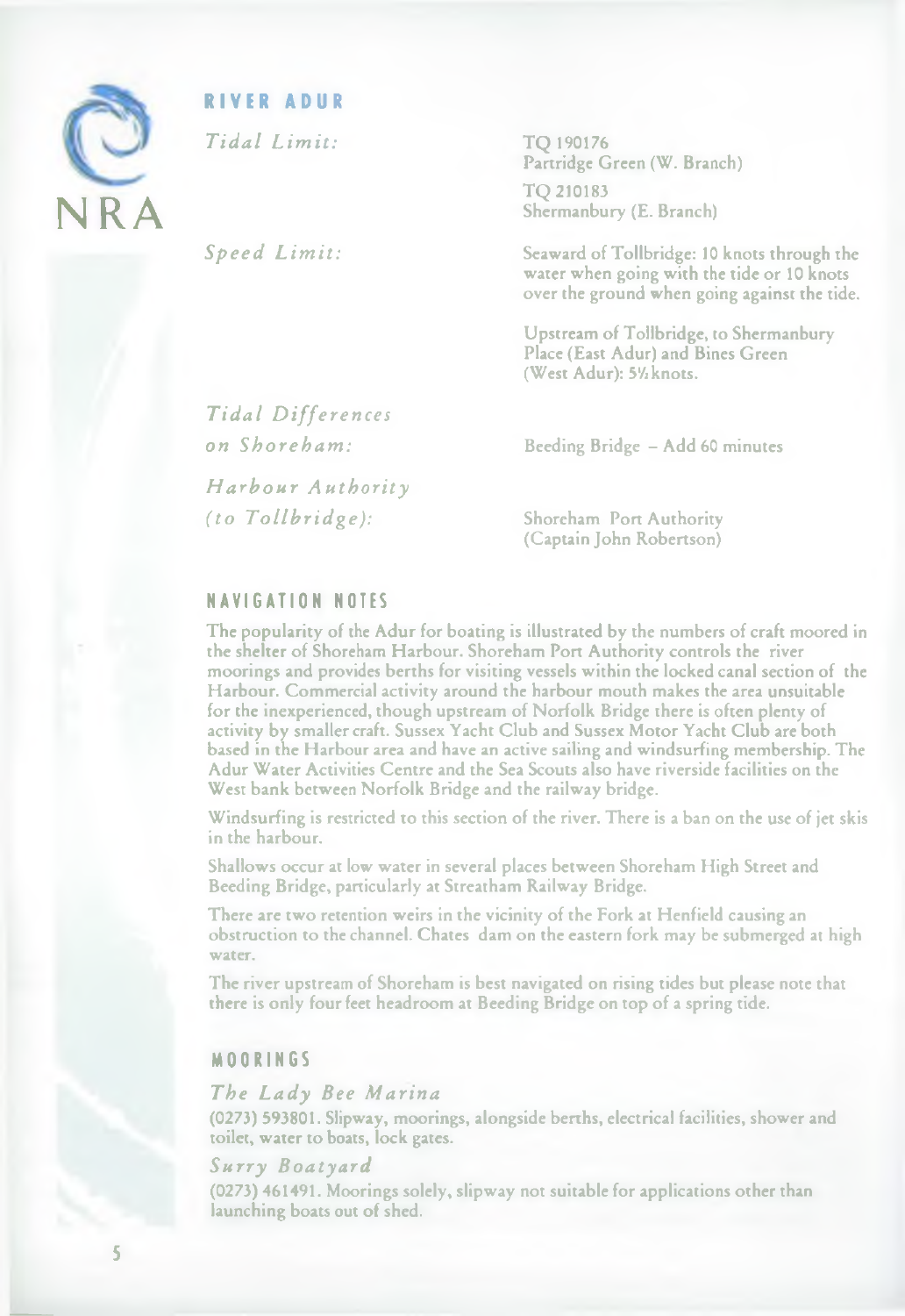*Riverside Yard* (0273) 592456. Berthing. *Sussex YC (Shoreham)* (0273) 464868. Moorings, slipway, alongside berths, electrical facilities. Members only.

#### PUBLIC ACCESS POINTS

*Little High Street Hard (Ropetackle Hard)* This is the most frequently used slipway and is suitable for trailers.

*Surry Hard*

This public hard is located opposite Surry public house. Good approach but no parking.

#### *Kingston Beach*

A wooden slipway is provided at this public hard near the harbour mouth, adjacent to the lifeboat station. The facilities are for canoes and dinghies only, with fees payable to Shoreham Port Authority.

#### *Emerald Quay*

This slipway on the Shoreham Beach side of the harbour is immediately to the West of the new housing development but suitable for high tide use only.

The following public hards suffer from siltation and blockages and are of marginal use:

Shipstreet Hard (opposite Ship Street). Stars Gap (opposite Church Street). East Coronation Green (opposite East Street). Stows Gap, access across Sussex Yacht Club car park. No parking facilities. (Please note, the nearby slipway within the perimeter of the Club is for the use of members only). Tarmount. West of Parcel Force industrial building.

There are numerous other launch sites around the harbour, for further details please contact Captain John Robertson, Shoreham Port Authority.

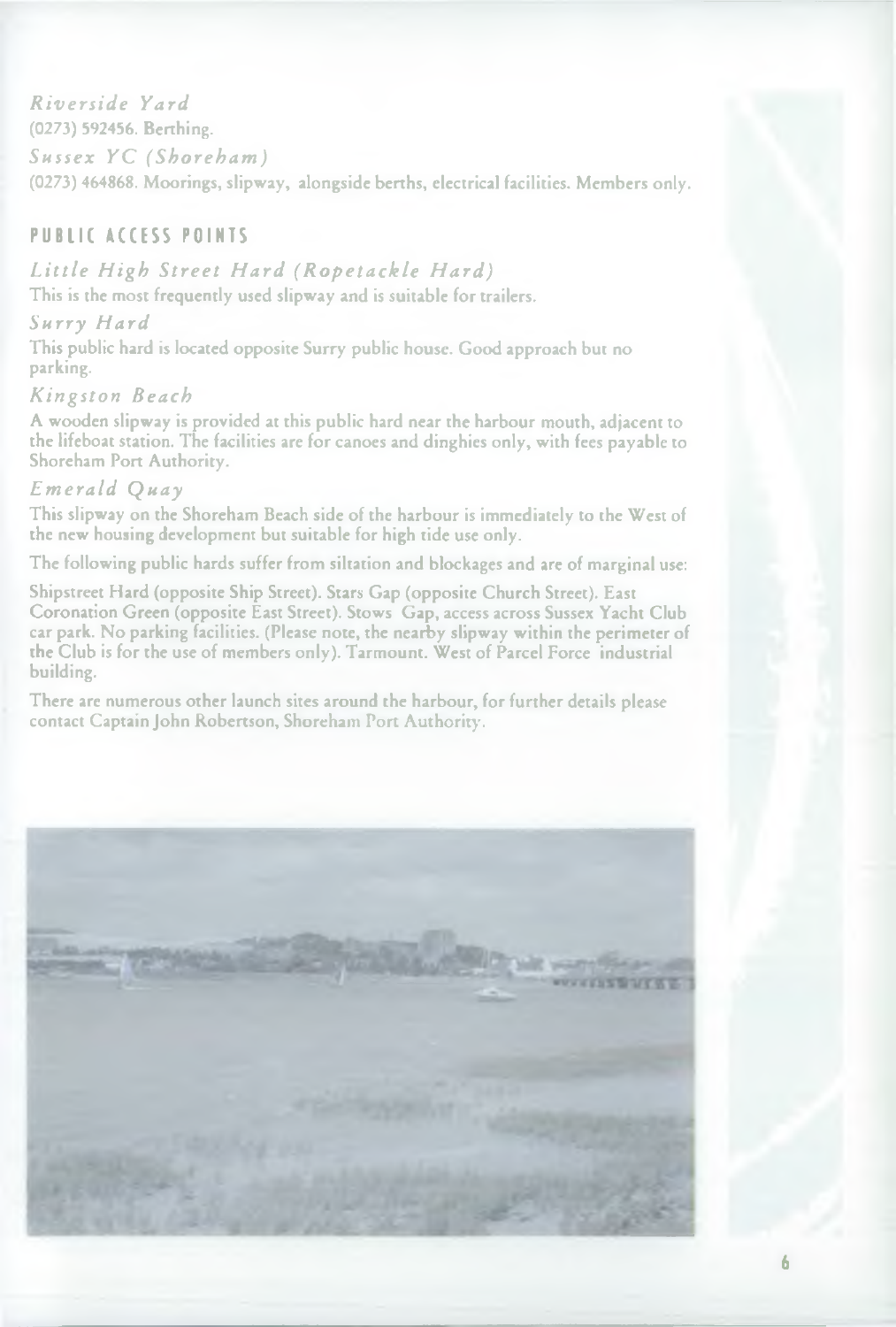

#### **R IVER OUSE**

*Tidal L imit:*

*Speed Limit:*

*Tidal Differences on Shoreham: Harbour Authority:* TQ431149 Barcombe Mills

5 knots (Along whole tidal length)

Lewes Bridge add 65 minutes

Newhaven Port Authority (Captain Alec Flint)

#### N A V I G A T I O N NOTES

Commercial traffic in Newhaven Harbour renders it unsuitable for small craft. Lewes Rowing Club has a private slipway and moorings on the East bank of the river, *'h* mile downstream from Cliffe Bridge. There are areas of shallows on the river between Newhaven and Lewes, particularly above Piddinghoe at Dean's Corner.

Bridges at Newhaven, Southease, Southerham and Lewes restrict masted vessels. The river above Mailing is only navigable on a rising tide, and Hamsey Weir is navigable on spring tides only. The river is a popular fishery and a good look-out should be kept for anglers.

On the non-tidal river, paddle and rowing boats are available for hire at Anchor Inn on the west bank, with access to 3 miles of the river.

#### MOORINGS

*Newhaven Marina* (0273) 513881. Slipway. Full Marina facilities. *Newhaven Marina YC*

(0273) 513976. Visitors welcome.

*Can te ll & Son*

(0273) 514118. Moorings, tidal pontoon berths, use of slipway by arrangement only.

*Meeching Boats* (0273) 514907. Moorings, slipway, tidal pontoon berths.

#### PUBLIC ACCESS POINTS

*Lewes Town Steps* Near Cliffe Bridge, Lewes. Only suitable for launching small craft (eg canoes).

*Newhaven Marina* Harbour dues payable to Harbour Master. (No public access points.)

Further information on the Harbour from:

Captain Alec Flint Newhaven Port Authority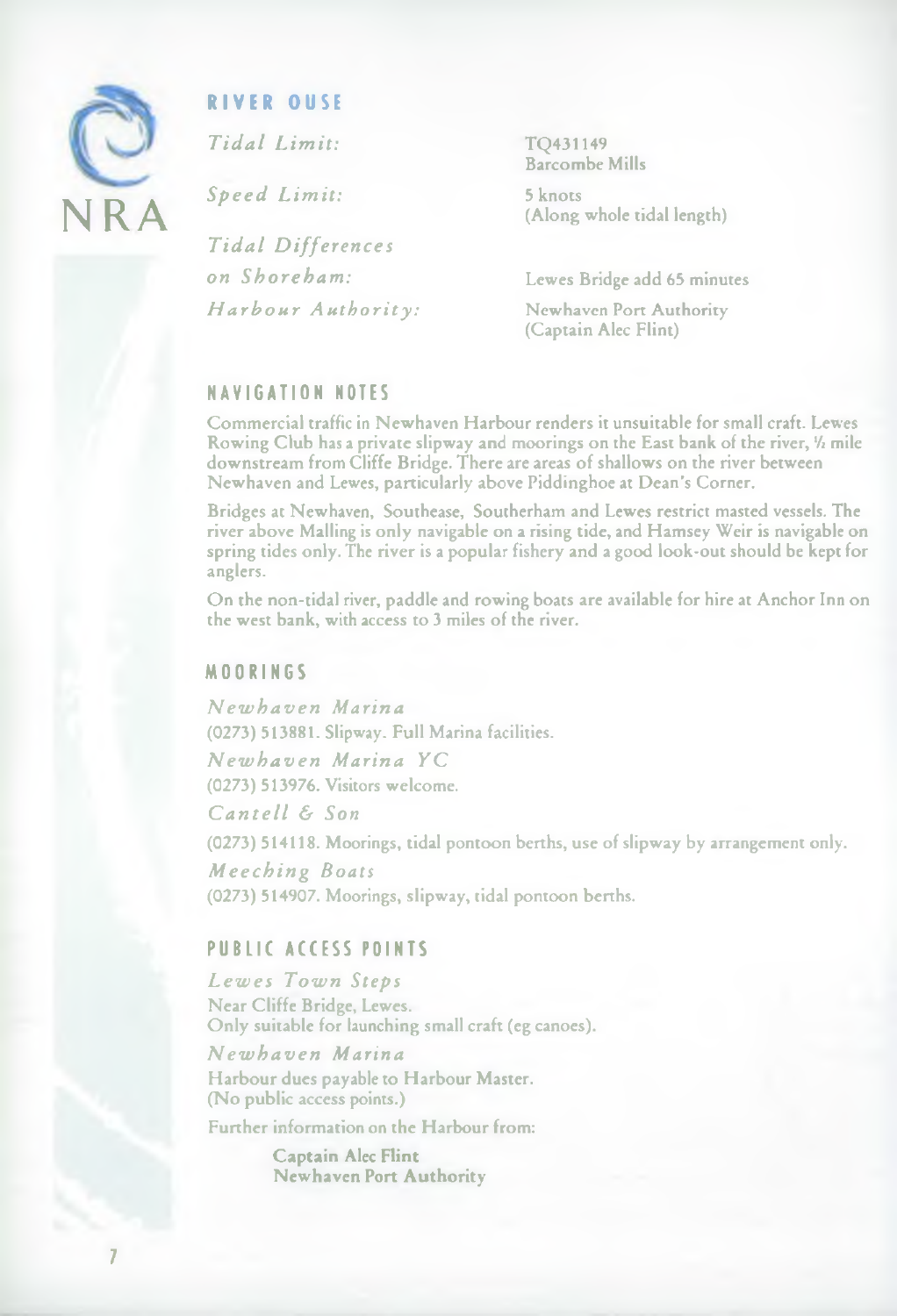#### **CUCKMERE RIVER**

*Tidal Limit:* TQ524036

*Speed Limit:* 5 knots

*Tidal Differences on Shoreham:* Milton Lock add 50 minutes

Milton Lock

(along its whole length)



Though the tidal limit is at Alfriston, access North of the A259 is restricted since this area is a nature reserve. This leaves around 1.5 miles of river South of the road which may be used.

There is very little water at low tide between the Cuckmere Haven mouth and Alfriston. The river is largely unsuitable for passage by boat but is used by canoeists from time to time.

#### PUBLIC ACCESS POINTS

There is a slipway in the Seven Sisters Country Park carpark on the A259 on the eastern side of the valley. Canoeing is permitted on the non-tidal meanders, in the end of the park closest to the road (Tel. 0323 870280).

Boats may launch from the beach to the East of the river mouth, though care should be taken to avoid the strong ebb tides.

For further information, please contact:

Steve Wilkinson, access officer of the Cuckmcre Canoe Club.

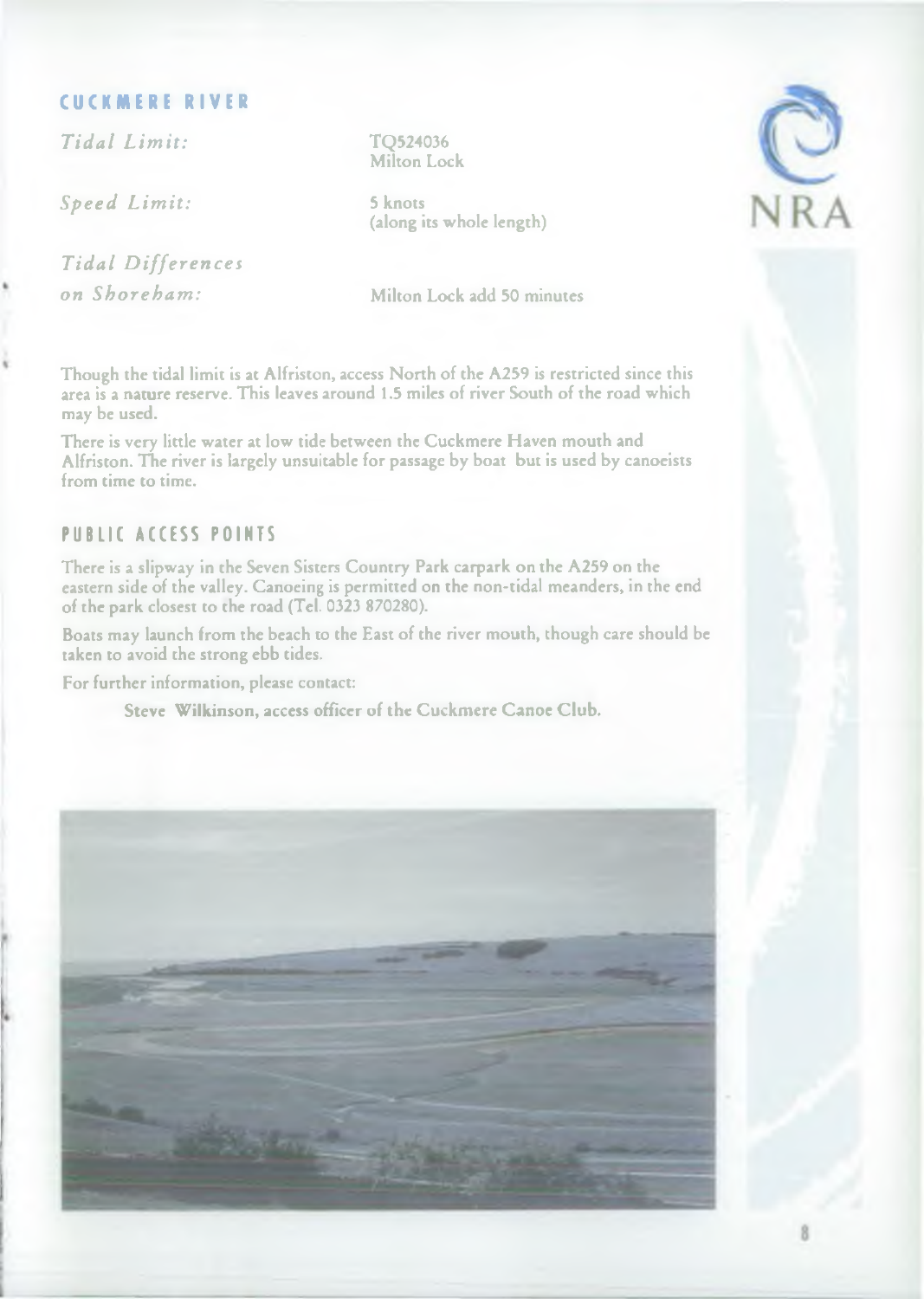

#### **EASTERN ROTHER** *(EAST SUSSEX)*

*Tidal Limit:* TQ9033227

Scots Float

*Navigation Limit:* TQ784254

Bodiam

*Speed Limit:* 6 knots (Along whole tidal length).

#### RYE HARBOUR

This tidal harbour has good facilities for small and large craft alike. For further details, see NRA booklet " Harbour of Rye" or contact:

> Carl Bagwell Harbour Master Harbour Office Camber East Sussex Tel. (0709) 225225

The harbour is controlled by the National Rivers Authority. For navigation licences and permits to launch from Rye Harbour slipway, contact the NRA Income Section at Guildbourne House, Worthing.

Regional Office (0903) 820692 Rye Area Office (0797) 223256

Note that caution is required due to West to East tidal flows at the entrance to Rye Harbour. Notice must be given to the sluicekeeper at Scots Float before attempting any journey upstream. Low bridges on non-tidal section above Scots Float Lock restrict the passage of masted vessels.

#### PUBLIC ACCESS POINTS

Scots Float Lock - Military Road, Rye, (contact Area Office). Harbour Slipway, Rye Harbour.

#### *R i v e r R o t h er*

Access from the Harbour to the middle reaches of the river is through a lock at Scots Float Sluice. Although there is no charge, the NRA requires notice during the working week of intention to use the lock, (Tel. 0797 223256). An NRA owned slipway for trailed boats is situated immediately upstream from the sluice which may be used on application. The River Rother above Scots Float sluice is navigable by small craft, as far as Bodiam, given suitable water conditions.

Water levels may vary considerably, particularly as they may be regulated to meet land drainage needs. River users are advised to contact the NRA Area Engineer (Tel. 0797 223256) in advance for information on the depth of water available.

At Iden, there is a road bridge over the river, beneath which the headroom may be as little as 1.14m (3ft 9in) when river levels are high.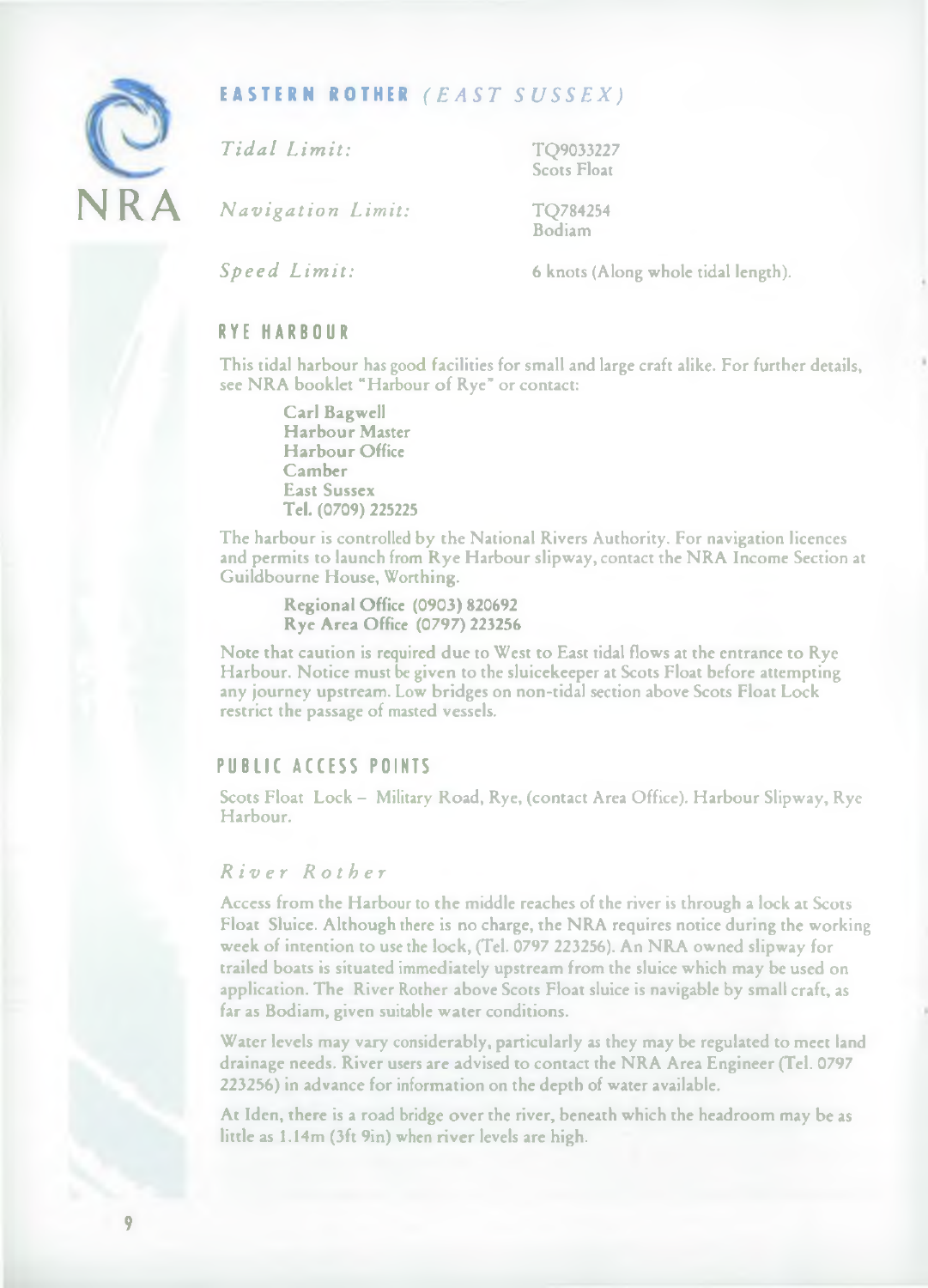#### *Royal Military Canal*

Although there is no waterborne access from the River Rother to the Royal Military Canal, canoeing is permitted between Iden Lock and West Hythe Dam for holders of an NRA licence. The Canal is obstructed by a dam 800 metres South West of Appledore Bridge. Water levels are not always sufficient for navigation and intending users should contact the NRA Area Engineer in advance of their visit for up-to-date information. Powered vessels are not permitted.

The Canal between West Hythe Dam and the Seabrook outfall is controlled by the Shepway District Council and hire boats are available on this stretch. Enquiries should be addressed to the Treasurer, Civic Centre (Tel. Folkestone 0303 57388).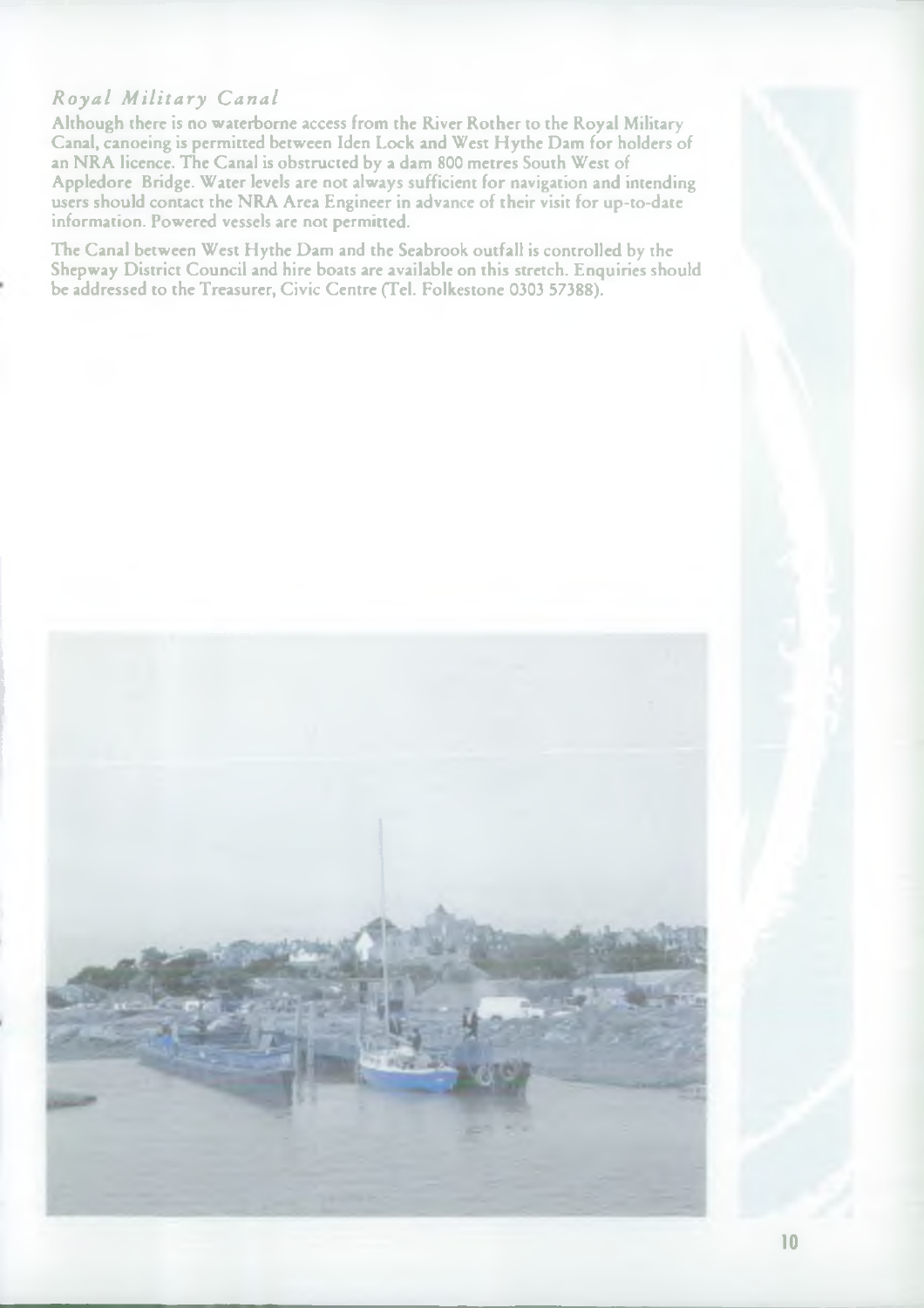

#### WATER SKIING

Harbour byelaws and Land Drainage byelaws prevent water skiing on Sussex rivers but facilities are available on inland sites at Rye and Chichester. Rye Waterski Club enjoys exclusive rights to 1<sup>1</sup>/<sub>2</sub> miles on the River Rother between Monk Bretton Bridge and Scots Float Sluice. By arrangement with the Club Secretary, Dianne Mantel, 4 Langham Copse, Maidstone, Kent (Tel. 0622 861756).

Southern Leisure Centre allows non-members to use a private lake Monday to Friday. Contact Tony Mortimer, Southern Leisure Centre, Vinnetrow Road, Chichester (Tel. 0243 787715).

#### **W IN D S UR F IN G**

Windsurfing is permitted on the River Adur upstream from Norfolk Bridge. There are also stillwater facilities in the county at Hove Lagoon (Tel. 0273 430100); Southwater Lakes (Tel. 0403 731218); Southern Leisure Centre (Tel. 0243 787715); West Hampnett Water Park (Tel. 0243 776439); Ardingly Activity Centre (Tel. 0444 892549) and on gravel pits at Rye (Tel. 0580 753438).

#### **CANAL RESTORATION**

The Wey and Arun Canal Trust, founded in 1971, is promoting the restoration of this waterway link. Further information is available from the Secretary of the Trust, J.R. Wood, 24 Griffiths Avenue, Lancing BN15 0HW (Tel. 0903 753099).

The Chichester Canal Society maintains a four mile stretch of canal between Southgate Basin and Birdham Road Bridge. The Charity's aim is to restore the canal's original industrial archaeological features and eventually re-open it to through navigation between Chichester and the harbour. The Society manages all recreational activities which include angling, canoeing and rowing boats which can be hired from the canal basin. A 30ft narrowboat, with facilities for disabled persons, provides trips between Chichester and Hunston. Along the canal bank are excellent opportunities for walkers and nature lovers to enjoy the peaceful environment and diverse flora and fauna. Volunteers welcomed. For more information tel. J. Cooper, (0243) 671051 or 512144.

#### **CANOE ING**

British Canoe Union, Flexel House, 45 High Street, Addlestone, Weybridge, Surrey KT15 ITU. Contact Barbara Simmonds - Secretary, Southern Region. Tel. (0784) 255085.

*Sussex Canoe Clubs*

*Arun Canoe Club*

Terry West, 3 Hobs Acre, Upper Beeding, West Sussex. Tel. (0903) 815571.

#### *Adur Centre*

Tony Sandry, 89 Bonchurch Road, Brighton, East Sussex BN2 3PJ. Tel. (0273) 695373. Tue 7-9pm, Sat 10-lpm, Sun 10-lpm.

*Crawley Canoe Club*

Dawn Bradley, 22 Yarmouth Close, Furnace Green, Crawley, West Sussex.

*Cuckmere Valley Canoe Club*

Sue Alcock, 63 Pashley Road, Eastbourne, East Sussex BN20 8EA. Tel. (0323) 641715 (evenings).

#### *Forest Canoe Club*

N. Woolven, 2 The Close, Southwater, Horsham, West Sussex RH13 7UG.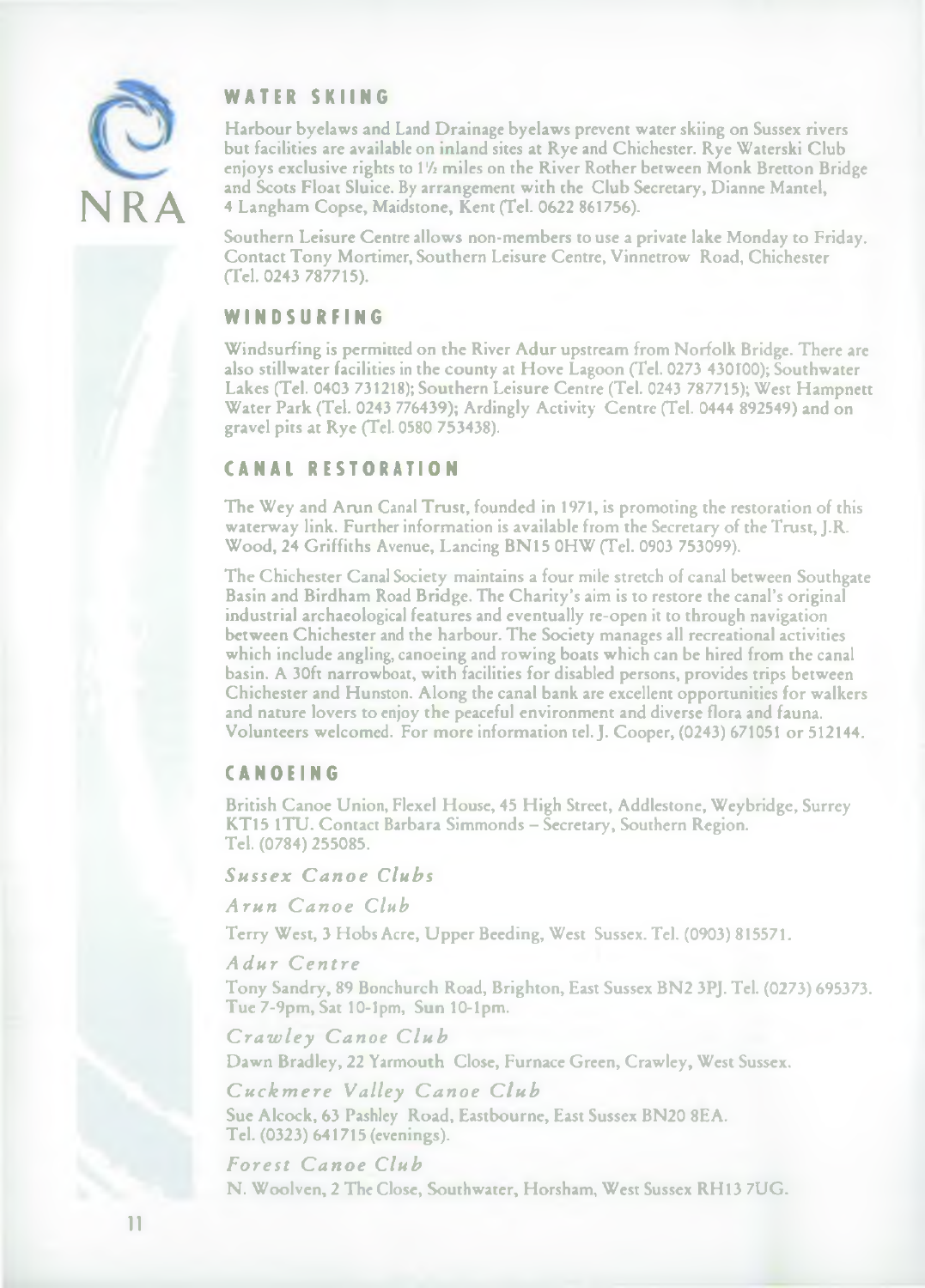#### *Martlet Kayak Club*

C. Childs, 294 Madeira Drive Arches, Brighton, East Sussex. Tue 6pm, Thurs 5pm, Sat/Sun 12 noon.

*South Eastern Paddlers* Garry D. Nevin, 23 Manor Road, Hastings, East Sussex TN34 3LL.

#### **NAV I GAT ION RULES AND HINTS**

- Obey the general rules of Navigation and know the " rules for the avoidance of collisions". Craft should avoid collisions by keeping to the right – the normal practice of seamen and oarsmen.
- Look out for others on and in the water and change speed and direction as necessary to avoid an incident. Powered craft should slow down and give clear indications as to their intention. If in doubt, STOP.
- Remember when you are travelling faster than other craft that "overtaking vessels must keep clear". Take care at all times when overtaking. Do not turn across the bows of oncoming craft, wait until it is safe.
- Do not get in the way of other craft by suddenly altering course, particularly in narrow waters. Remember that larger boats are less manoeuvrable and unable to use shallower water available to dinghies, canoes and smaller craft.
- Do not follow close astern of larger vessels.
- In the vicinity of bridges and sharp bends, a vessel going upstream should give way to a vessel coming downstream.
- On some boats children can be "out of vision" they often sit in dangerous positions and a sharp turn, change of speed or wash from another boat can toss them in the water.
- Avoid pollution. It is an offence to discharge sewage, oil or any other matter likely to cause pollution into the river, or to leave rubbish on the banks. Take special care with petrol when refuelling. Oil-contaminated bilge water is another potential source of pollution and must on no account be pumped into the river.
- Buoyancy aids or life-jackets should be worn at all times. Water users should preferably have had formal instruction, and be able to swim.
- If on the water at dusk, after sunset or in restricted visibility, an all-round white light should be displayed. Sailors, canoeists and users of other small craft should wear light coloured tops.
- Show understanding to other river users, learn about their activities and appreciate their needs.
- Keep a sharp lookout for anglers, who normally fish from the bank. Keep a good distance from them, avoid their tackle and create as little disturbance as possible.
- Rivers can be both fun and dangerous and due account must be taken of prevailing river conditions. All river activities can be enjoyed with minimum risk if the simple guidelines on safety are followed.
- Be aware of the potential health and safety risks associated with water recreation.

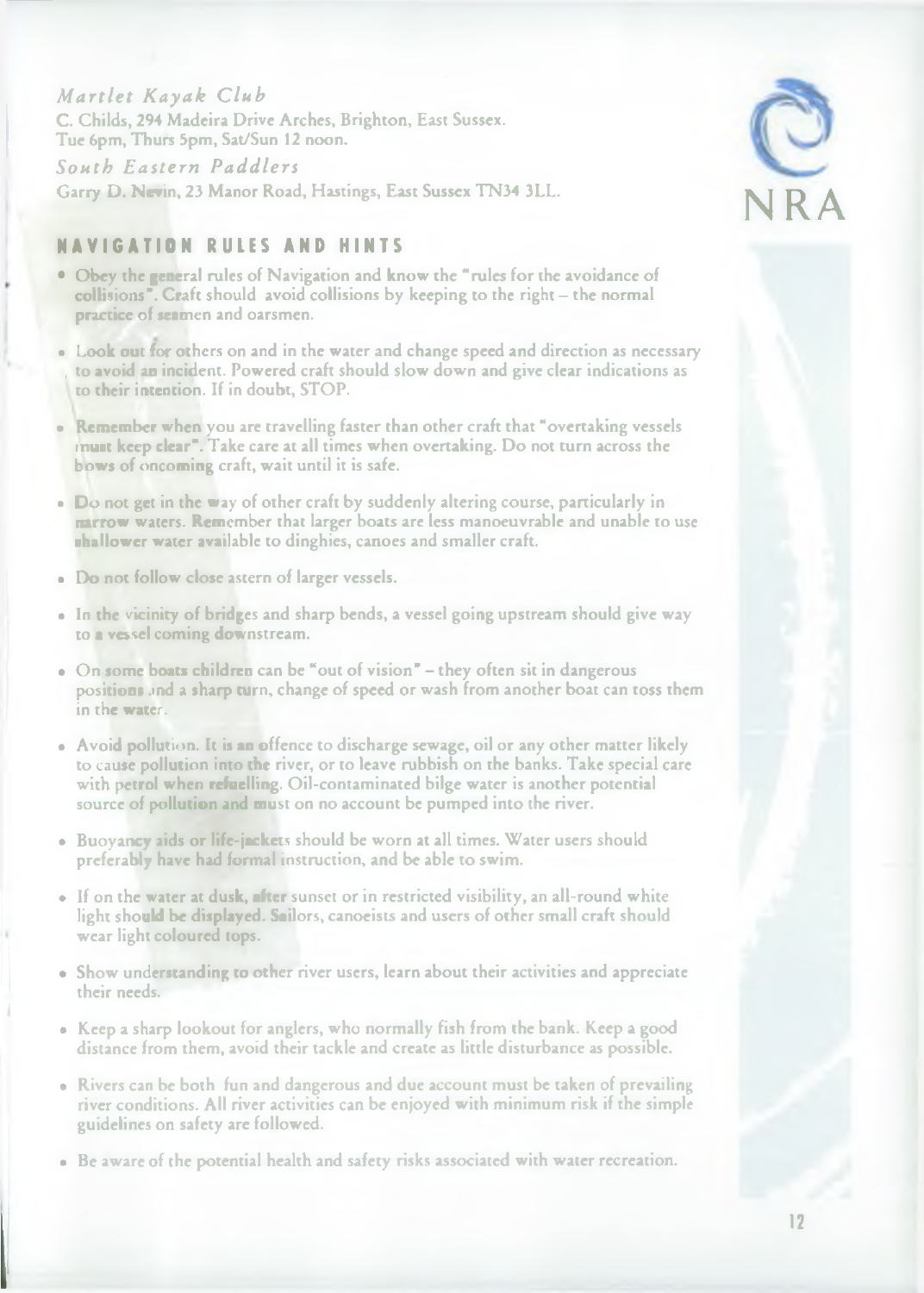

#### **USEFUL LEAFLETS**

*National Rivers Authority Publications in Southern Region*

Land Drainage and Sea Defence Byelaws.

The River Arun, The River Adur, The River Ouse, The Cuckmere River, The Eastern Rother.

The Harbour of Rye.

Guide to the Medway Navigation.

Fishing in the South.

#### *Other Publications:*

River Arun Guide. G.H.F. Skinner & R.J. Cossey, West Sussex County Planning Department, for Inland Waterways Association. Available from M. Laishley, 14 Albert Road, Cosham, Portsmouth PO6 3DD. Price £2.37 payable to IWA Solent & Arun Branch.

The Public Right of Navigation. PP 101-113 River Arun and Rother. A. Telling & R. Smith. Sports Council Publications Department, 16 Upper Woburn Place, London WC1H0QP.

How Safe Is Your Craft? A guide containing recommended safety equipment. Published by the Department of Transport and available from Her Majesty's Stationery Office.

The Water Sports Code. The Sports Council Publications Department, 16 Upper Woburn Place, London WC1H 0OP.

The Waterways Code. British Waterways Board, Brindley House, Corner Hall, Lawn Lane, Hemel Hempstead, Herts HP3 9YT.

Seaway Code - A guide for small boat users. Published by The Department of Transport and available from Her Majesty's Stationery Office.

Shoreham Port Authority (Speedboat) Byelaws 1972. Shoreham Port Authority.

#### **USEFUL ADDRESS**

National Rivers Authority, *Southern Region* Guildbourne House, Chatsworth Road, Worthing BN 11 1LD. Tel. (0903) 820692.

National Rivers Authority, *Chichester Area Office* (R. Rother, R. Arun, R. Ouse), Oving Road, Chichester P020 6AG. Tel. (0243) 786431.

National Rivers Authority, *Pevensey Area O ffice* (R. Ouse, Cuckmere River), Coast Road, Pevensey Bay, East Sussex BN24 6ND. Tel. (0323) 762691.

National Rivers Authority, Rye Area Office (Eastern Rother and Royal Military Canal), Scots Float Depot, Military Road, Playden, Rye, East Sussex. Tel. (0797) 223256.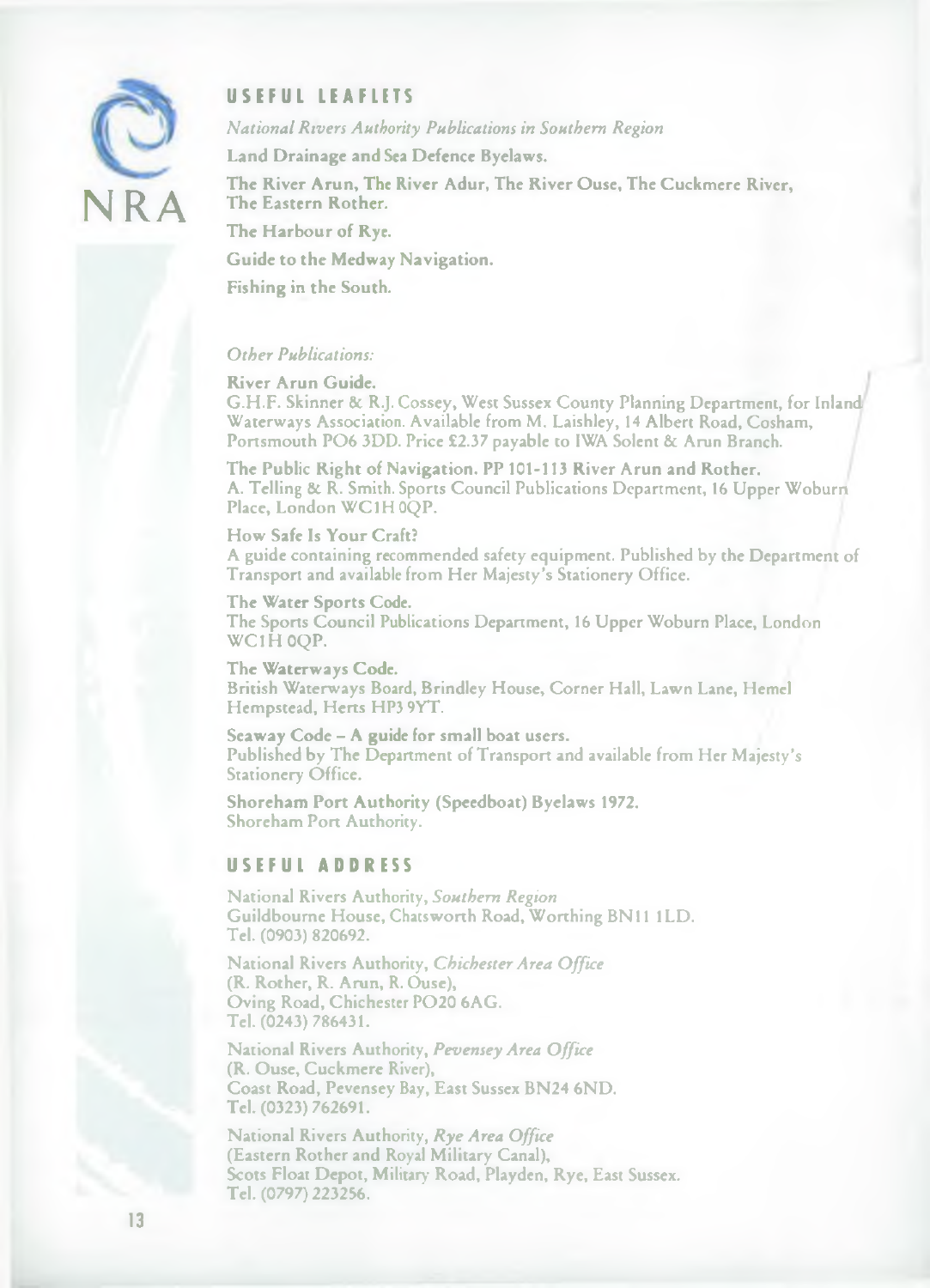Rye Harbour Master, Harbour Master's Office, Camber, Rye TN31 7QS. Tel. (0797) 225225.

Shoreham Port Authority, Harbour Office, Albion Street, Southwick BN42 4ED. Tel. (0273) 592613.

Newhaven Port Authority, Port Office, Beach Road, Newhaven. Tel. (0273) 514131.

Littlehampton Harbour Board, Paines Wharf, Pier Road, Littlehampton. Tel. (0903) 721215

Inland Waterways Association, 114 Regents Park Road, London NW1 8UQ. Tel. 071-586 2556

Royal Life Saving Society, Mountbatten House, Studley Place, Warwickshire. Tel. (0527) 853843

Royal Yachting Association, RYA House, Romsey Road, Eastleigh, Hampshire SO5 4YA. Tel. (0703) 629962

Sports Council, 16 Upper Woburn Place, London WC1H 0QP.